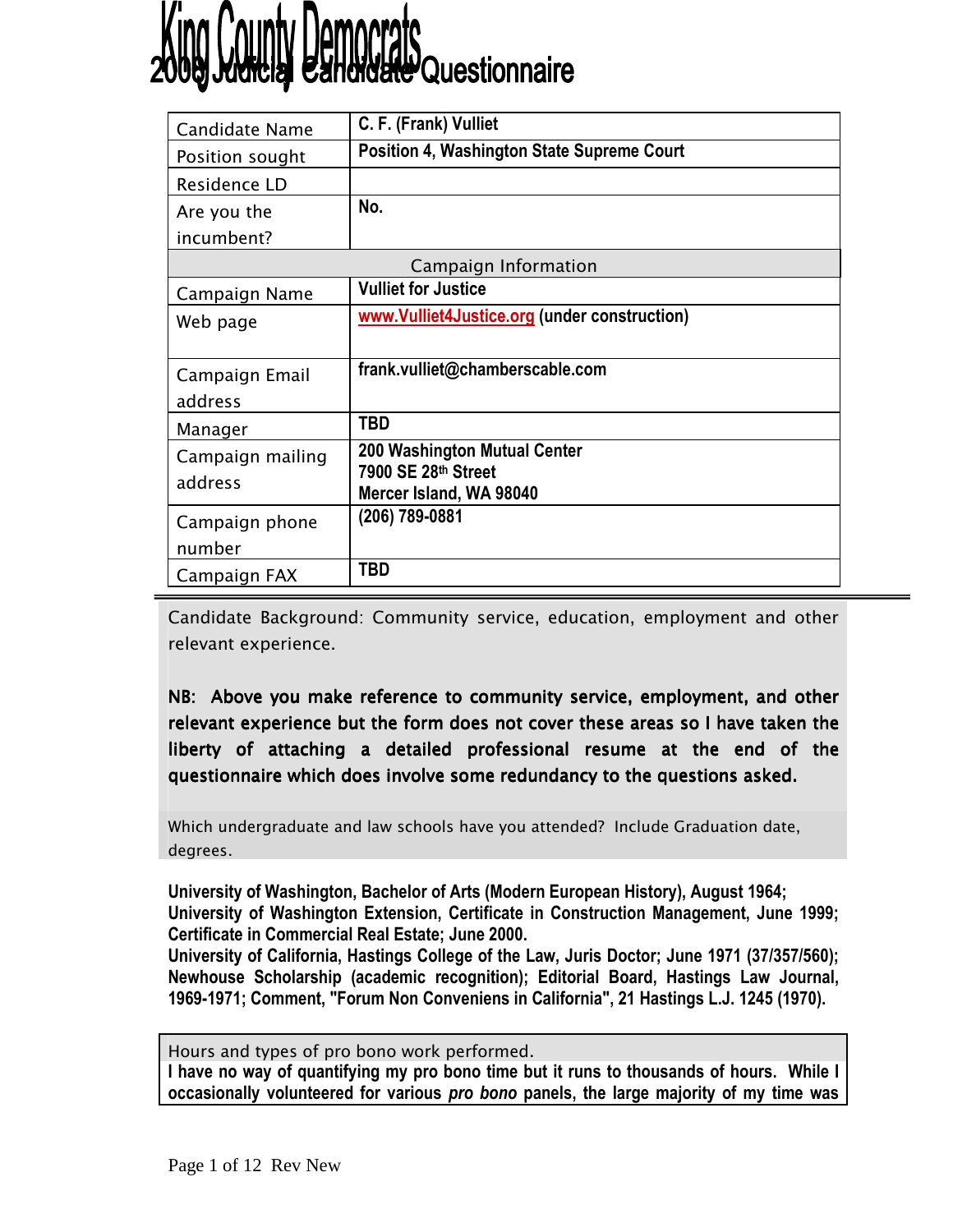# **te** Questionnaire

spent on cases representing individuals not able to afford legal representation in difficult, time-consuming cases without charge, on a contingency where compensation was unlikely or so small as to be virtually free, or looking to the other party. Some of the cases I handled was representation of a transgendered parent through a successful appeal to secure contact and visitation rights denied by the trial court; representation of an illegal alien father to secure first visitation and eventually full custody of his son against a US citizen mother who was, unfortunately, sociopathic; and representation of the Virginia V Foundation to enforce its contract to purchase the Virginia V when the owner-seller attempted to sell it before delivery to a commercial purchaser willing to pay a higher price.

Have you ever been a prosecutor for any government entity? If yes, where and how long?

No.

Have you ever defended a person accused of a crime? If yes, where and how many cases?

Probably about 6-8 cases many years ago in Seattle Municipal or King County District Courts. The typical case involved DWI charges or other serious traffic offenses.

Have you ever served as an arbitrator or Mediator? If yes, where and how many times?

YES. Both positions quite a few times usually through the Mandatory Arbitration Panel, but a few times privately as well. This experience led me to develop several techniques which I found made the hearing both efficient and left the parties feeling that their respective case had indeed been heard and understood. These techniques included 1) being well-prepared before the hearing; 2) after introductions telling the parties how much of the prehearing material I had reviewed and in what detail, telling them what facts appeared to be undisputed and those I perceived to be disputed, telling them what legal and fact issues it appeared to me I would be responsible to determine, and 3) telling them what parts of the case or submissions had left me confused or uncertain as to what claims in fact were being made and what the case was about. It was a sort of "Come, let's reason together" approach. This enabled the parties to focus their presentations on the things that were important to my understanding their case and not waste time on rote matters on which the case would not turn. I am not a stone-faced, impassive, or uninvolved listener and too often I have found such "judicial demeanor" to reflect lack of understanding or grasp of facts or issues which in turn often leads to the wrong result and therefore injustice and additional expense to the parties in trying to rectify the situation through appeal.

 Finally, I almost always provided a detailed written decision and if not, give detailed oral decision so the parties and their attorneys' could understand how and why I reached the decision I did and they can make an informed evaluation whether an appeal is appropriate.

How many times have you participated as a judge or attorney in: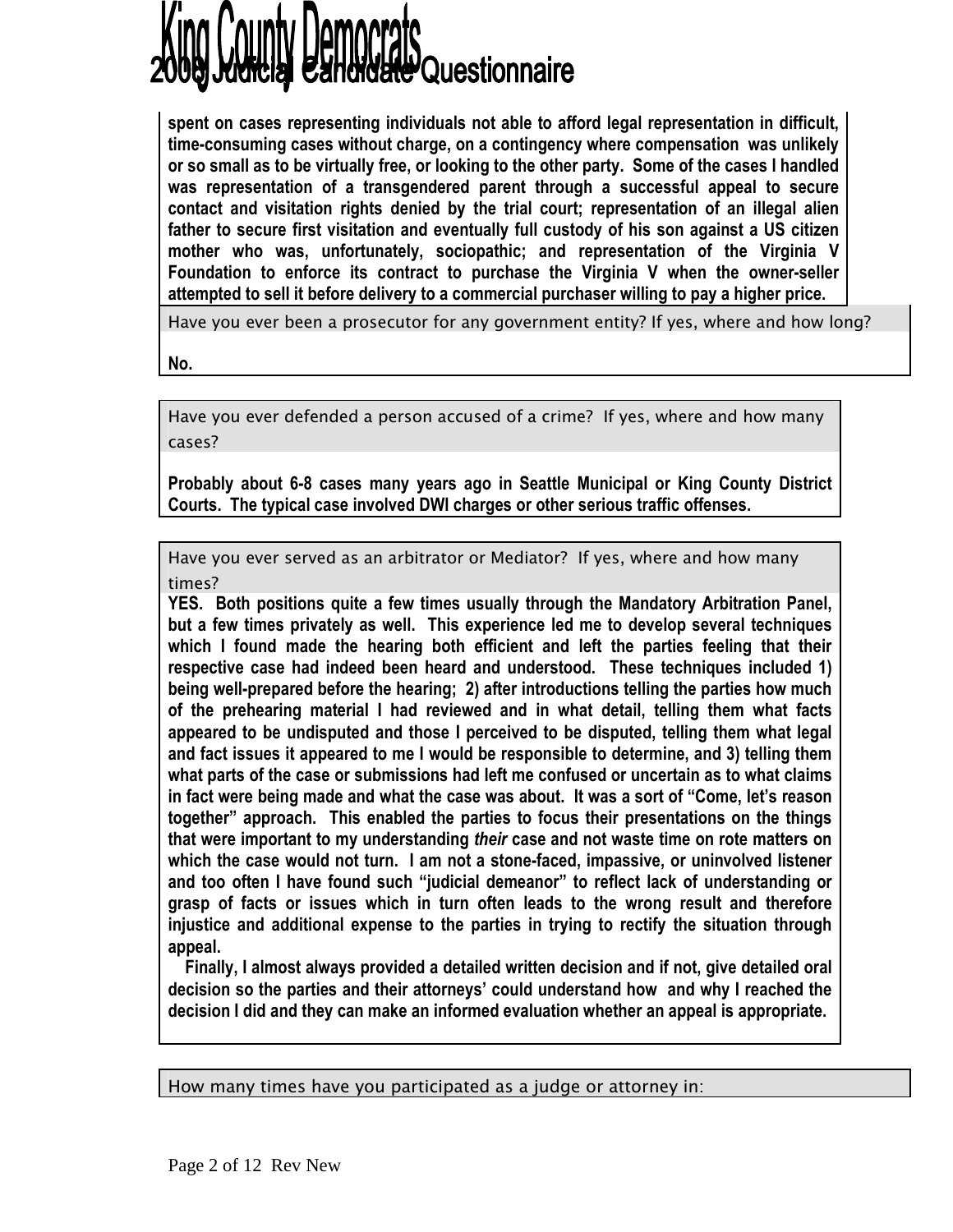# **County Democrats**<br>County Bandrate Questionnaire

| <b>Municipal Court</b>               | $3-4 +1$                                                                                                                                                                                                                                                                                                                                                                                                                                                                    |
|--------------------------------------|-----------------------------------------------------------------------------------------------------------------------------------------------------------------------------------------------------------------------------------------------------------------------------------------------------------------------------------------------------------------------------------------------------------------------------------------------------------------------------|
| <b>District Court</b>                | $5-6$ +/-                                                                                                                                                                                                                                                                                                                                                                                                                                                                   |
| Superior Court jury trials           | $20$ +/- (Most of my cases were major or involved<br>unique issues and often involved 2-3 years of<br>preparation before a several week trial (if it did not<br>settle by then) so my trials, as opposed to motion and<br>other procedural or discovery practice were fewer<br>than number compared to a typical plaintiff personal<br>injury, insurance defense, or criminal practice.<br>Served one-time as a judge pro tem in Snohomish<br><b>County Superior Court.</b> |
| Arguments in Court of Appeals        | 20 $+/-$ plus about five in the 9th Circuit.                                                                                                                                                                                                                                                                                                                                                                                                                                |
| Arguments in State Supreme           | 6-7 +/- plus one pro haec vice in the Montana Supreme Court.                                                                                                                                                                                                                                                                                                                                                                                                                |
| Court                                |                                                                                                                                                                                                                                                                                                                                                                                                                                                                             |
| <b>Federal District Court trials</b> | $12 +1$                                                                                                                                                                                                                                                                                                                                                                                                                                                                     |

| What ratings and endorsements have you received? |            |  |
|--------------------------------------------------|------------|--|
| Municipal League                                 | <b>TBD</b> |  |
| King County Bar Association                      | <b>TBD</b> |  |
| Washington Women Lawyers                         | <b>TBD</b> |  |
| Loren Miller Bar Association                     | <b>TBD</b> |  |
| QLAW: the GLBT Bar                               | <b>TBD</b> |  |
| Association                                      |            |  |
| Latina/Latino Bar                                | <b>TBD</b> |  |
| Association                                      |            |  |
| Joint Asian Judicial                             | TBD        |  |
| <b>Evaluation Committee</b>                      |            |  |

Which organizations and individuals have endorsed you in this race? None to date. I am not seeking individual endorsements actively although I will accept endorsements from organizations I respect. On the other hand, while I will accept individual donations (only by direct mail to my campaign treasurer) I will not accept financial contributions from organizations.

Which judicial candidates have you endorsed in the past five years? Do not recall, if any. Since I have been largely inactive in the last five years likely I did not endorse any judicial candidates for lack of knowledge. In prior years I typically endorsed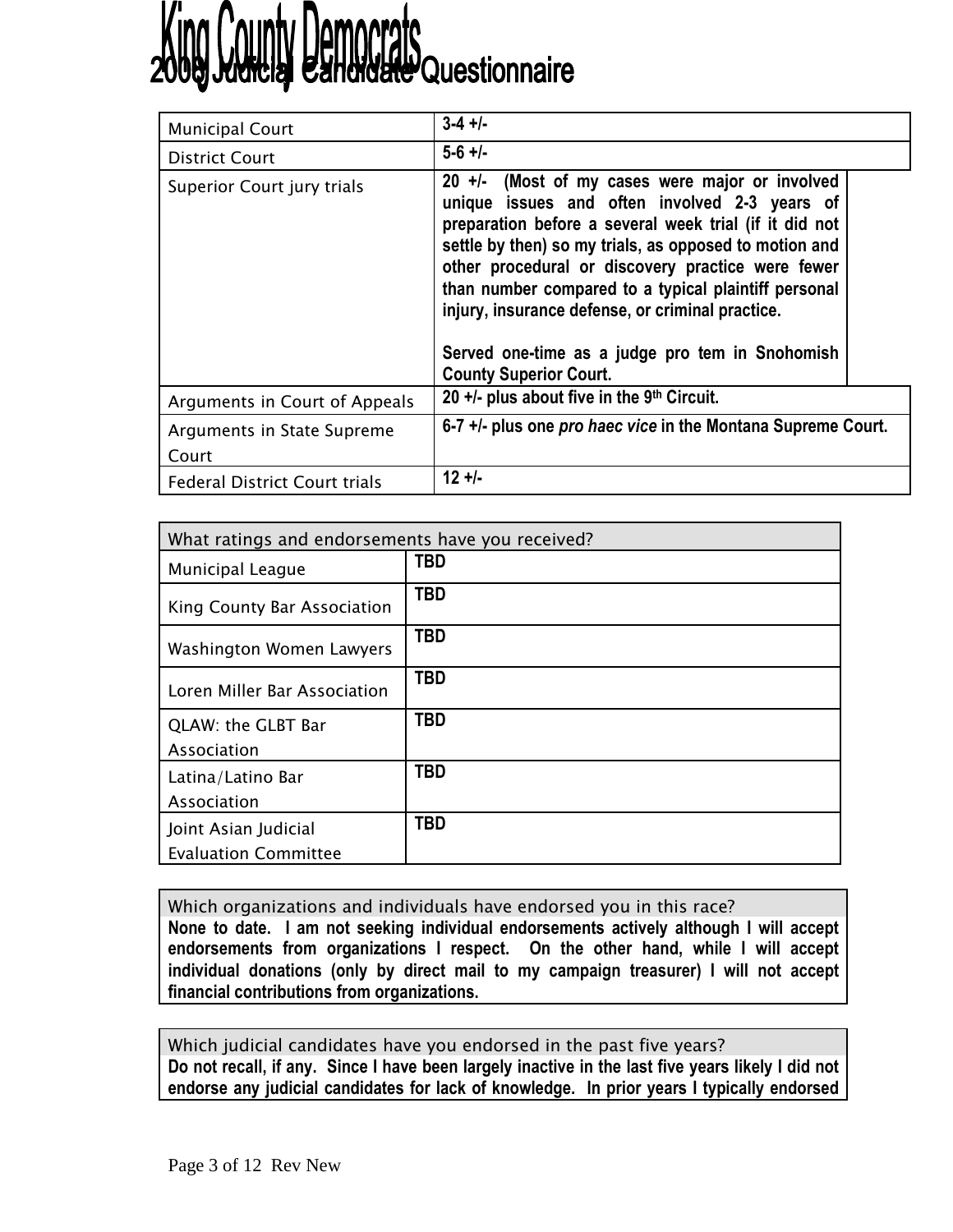

### several candidates in every election cycle (including Justice Johnson for his 2nd term).

Have there ever been any successful claims made against you or your

malpractice carrier? If "yes" please attach explanation.

What is the definition of "successful?" Some years ago I paid less (approximately \$25,000) to settle a claim than was required to carry the matter to trial.

It was a case of a "'good deed gone bad"; i.e., I over-extended myself to help out family members avoid their financial catastrophe. Years earlier I drafted a will for my aunt who had four primary beneficiaries: two sons, a severely retarded and incapacitated daughter, and that daughter's daughter who apparently was the product of an institutional rape. The granddaughter was for all practical purposes raised by the grandmother (the client) and thus was treated for all purposes as a fourth child. The two sons were nominated as executor and alternate executor and I was nominated as second alternate as well as trustee for the incapacitated daughter.

Upon her death some years later the nominated executor procrastinated for about five years. Although I was his attorney I finally had to resign from his representation and threaten to seek his removal due to the conflict (and potential harm financially) his procrastination was causing with and to my beneficiary.

I then encouraged the first alternate to then serve but he refused so I ended up serving as personal representative in a very difficult and complex estate which was "land rich" and "cash poor" and lacking both the liquidity and credit-worthiness to enable the preservation of the estate and realization of maximum value to the beneficiaries. For example, the decedent owned 13 acres of commercial property in Covington which was a former pig farm purchased just after the turn of the century and now worth about \$2MM +/- and a house that should have been condemned on Capitol Hill which was then suitable for conversion to about 17 condo units. The decedent, however, had no income other than what she received in Social Security and very little in liquid assets (maybe about \$5,000). Ultimately, I made the IRS my banker of choice by deferring payment of estate tax and using the cash as needed to protect assets and avoid forced sales (including property tax foreclosures) and feeling that paying the interest rate of the IRS was far better than any rate I could obtain commercially. At the time I represented several large financial institutions and "picked" their brains to see if they say away I could obtain reasonable loans as needed. They could offer no other solutions.

 To make a long story short I was eventually sued by the other beneficiaries claiming I had damaged them by incurring interest due the IRS and possible subjection to penalties. Ironically, I had made distributions to them so they would avoid foreclosure of a partnership interest in commercial property adjacent to I-405, horrendous interest rates and penalties on credit cards, and to make mortgage payments on a home subject to foreclosure. In fact that was the cheapest money available to allow orderly liquidation without forced sales and/or loss of estate assets to foreclosure or tax sale, or sale in bad markets. In other words, I acted entirely as a reasonably prudent owner would given the circumstances even though I had no financial interest in the outcome, and could have saved myself a lot of grief by simply plunging ahead.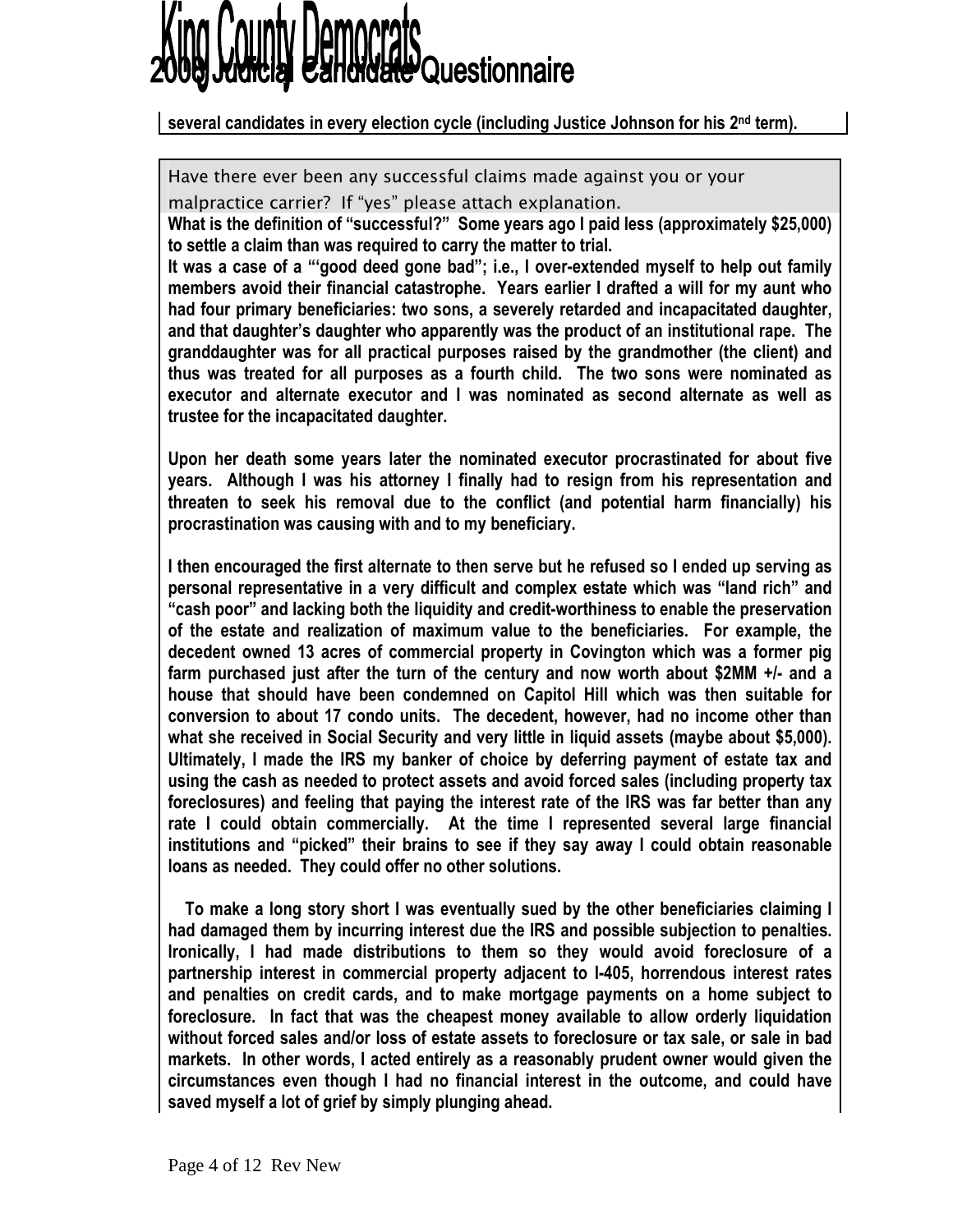# **He Questionnaire**

In short, I did exactly what I know my sainted Aunt Rhoda would have wanted me to do and moreover, I would do it again with only one exception: I would have gone into court sooner to get orders of sale rather than providing my first cousins with as much input as I did and trying to "mediate" their great differences. Indeed, every sale I did make I was accused of selling for "far too little."

The case is Estate of Rhoda V. Wahlman, King County Superior Court. Please review (or request a copy of) the very detailed settlement order concerning both the allegations made and the factual truth before considering this as a blot on my qualifications. Indeed, reviewing it carefully would suggest that I am a creative and resourceful lawyer and know how to function at an above average level in areas of real estate, real estate financing, and wills and probate even though not my regular area of practice.

List any complaints you have received through any Bar Association, Judicial Conduct Committee or Board, or private insurance carrier. (Attach on a separate sheet of paper.)

None.

What is your strongest area of legal expertise?

Trial and Appellate advocacy. See resume attached. I can submit a list of representative cases handled if requested.

 What recommendations do you have for improving court system funding and administration?

Without intending to be facetious I have numerous recommendations I intend to make and will actively pursue if elected.

What actions have you taken in the last five years on issues regarding access to the judicial system?

None other than quasi pro-bono representations assisting individuals to seek justice when the size of their claim relative to the complexity of claim precluded representation on a reasonable fee having any relevance to time, skill and effort required. I have been largely enjoying myself as a "recovering lawyer" since about 2000-2001.

 What recommendations do you have for increasing access to the judicial system (Civil and Criminal)?

Virtually all of my proposals will do so. To mention a few: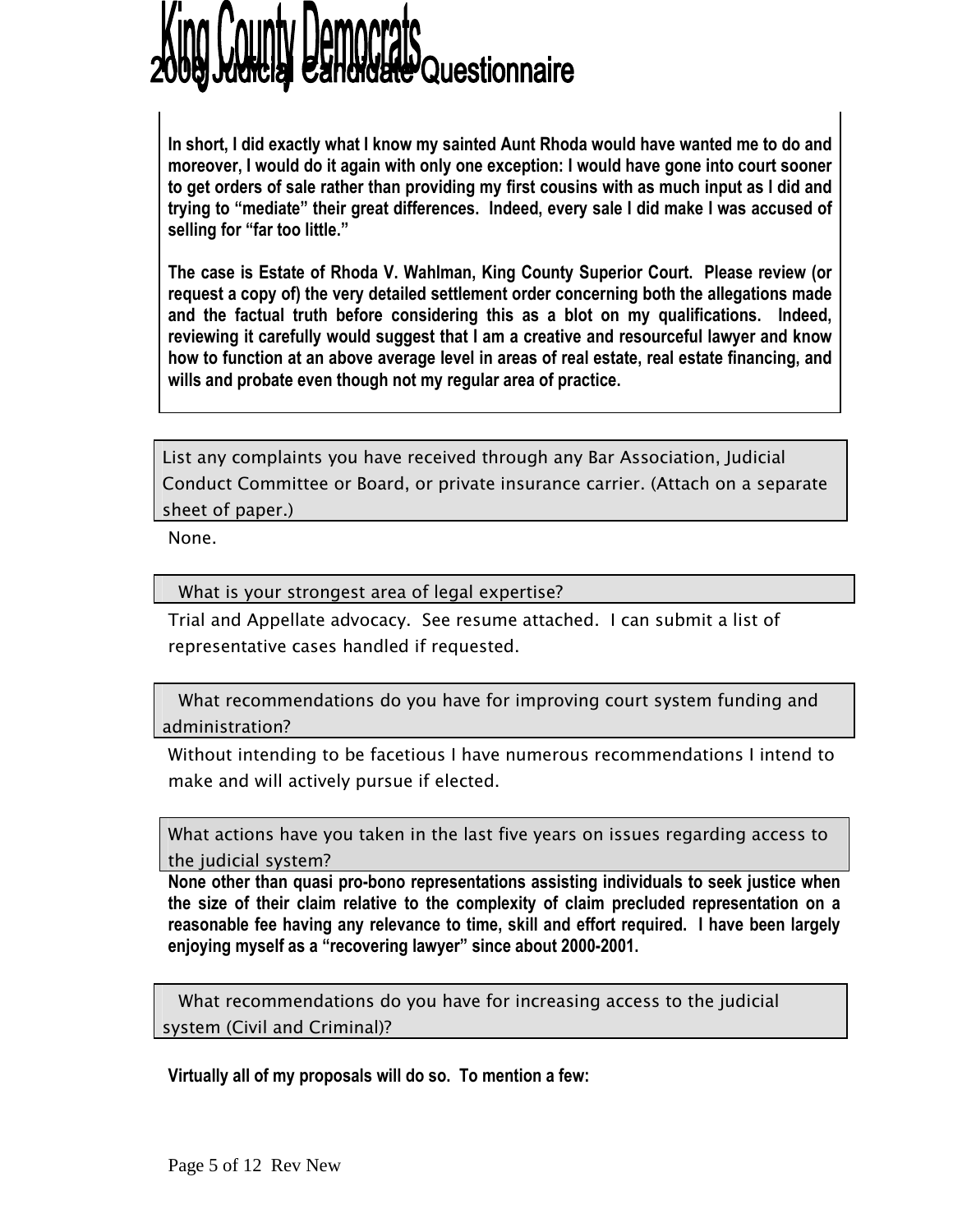

- 1. Creation of mandatory mediation panels similar to the current arbitration program;
- 2. Requiring appellate courts to fully state ALL the facts claimed to be material to the appeal and also state the issues as stated by the parties;
- 3. If the forgoing does not remedy the serious problems I have observed require the Court of Appeals to publish all its decisions. I can hardly believe the number of unreported decisions which fly in the face of existing case law. Such decisions are not only intellectually dishonest, they deprive a party of justice, cause both parties to expend more money than they need to, and encourage more litigation and less settlement by allowing litigation to continue as a "crap shoot." They also diminish the courts although such opinions are seldom known to anyone other than the parties.
- 4. Implementation of a meaningful state-wide evaluation system of appellate judges.
- 5. As a Supreme Court Justice I would accept more cases for review and push other Justices to do likewise. There are far two many submitted based upon a split between the divisions which only create more uncertainty and thus more litigation and more cost to both taxpayers and litigants. The Supreme Court is not overworked!

If a sitting Judge, what committees have you been appointed to and what are the significant accomplishments of those committees or yourself? If not, which committee assignments would you seek?

Those dealing with rules and ethics particularly.

Have you reviewed the General Rule Definition of the Practice of Law, and the Practice of Law Board's Work? – Do you have comments or ideas? Would you be in favor of the proposed Legal Technician Rule? This rule allows trained, tested and licensed non-lawyers to provide specifically defined legal services without supervision by a lawyer. Please explain.

Not at this time. I do have ideas and comments from prior experience with such matters.

Have you been appointed as a guardian or Guardian Ad Litem? If "yes", please give the details?

Not that I recall.

How have you promoted diversity within your staff?

Hiring the first black paralegal in the office. Recommending the hiring of minority law students when I served on the Hiring Committee (my recommendations were not heeded.)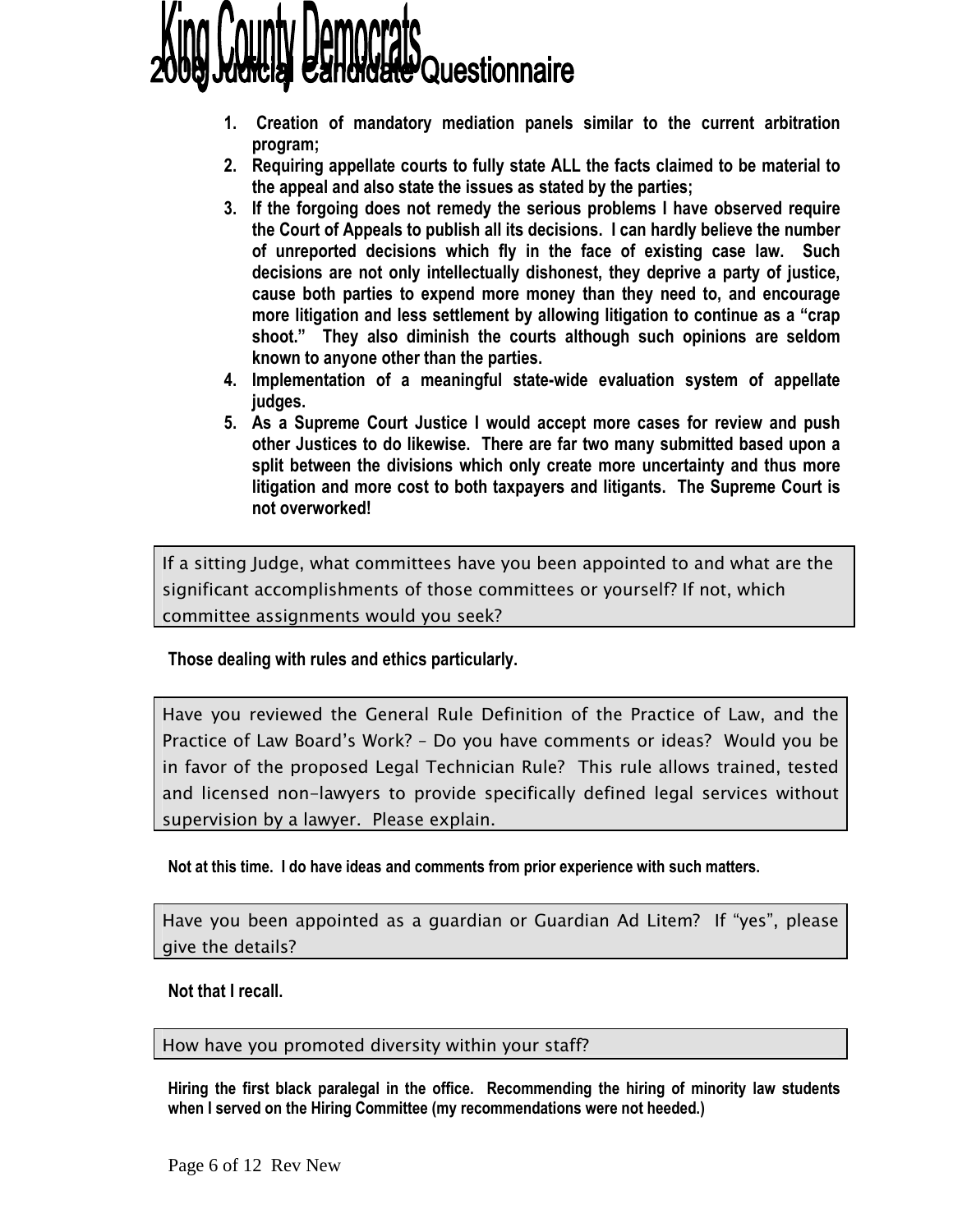# **Hill Questionnaire**

What are the main messages of your campaign? What is your campaign plan? How many doors have you knocked on to date, pieces of mail planned, budgeting, staffing? What is the fundraising goal for your campaign? How much have you raised to date? Why will you win?

- 1. To ensure that intellectual honesty is restored throughout the court system (mind, I am not saying this is a problem with all judges or even a significant minority, but this issue should not be allowed anywhere in the courts of this state); and
- 2. To exercise the leadership missing from the Supreme Court for many years to see to the rectification of many existing problems (rather than waiting for the WSBA to make an issue of it) and to present a much more public presence and availability and encourage judges at all level to do so.

| I have read this questionnaire and understand and approve the content and all<br>provided information. |                                                |                          |
|--------------------------------------------------------------------------------------------------------|------------------------------------------------|--------------------------|
| Printed<br>Name                                                                                        | C. F. (Frank) Vulliet a/k/a Charles F. Vulliet | Date: June $18,$<br>2008 |
| Signature                                                                                              |                                                |                          |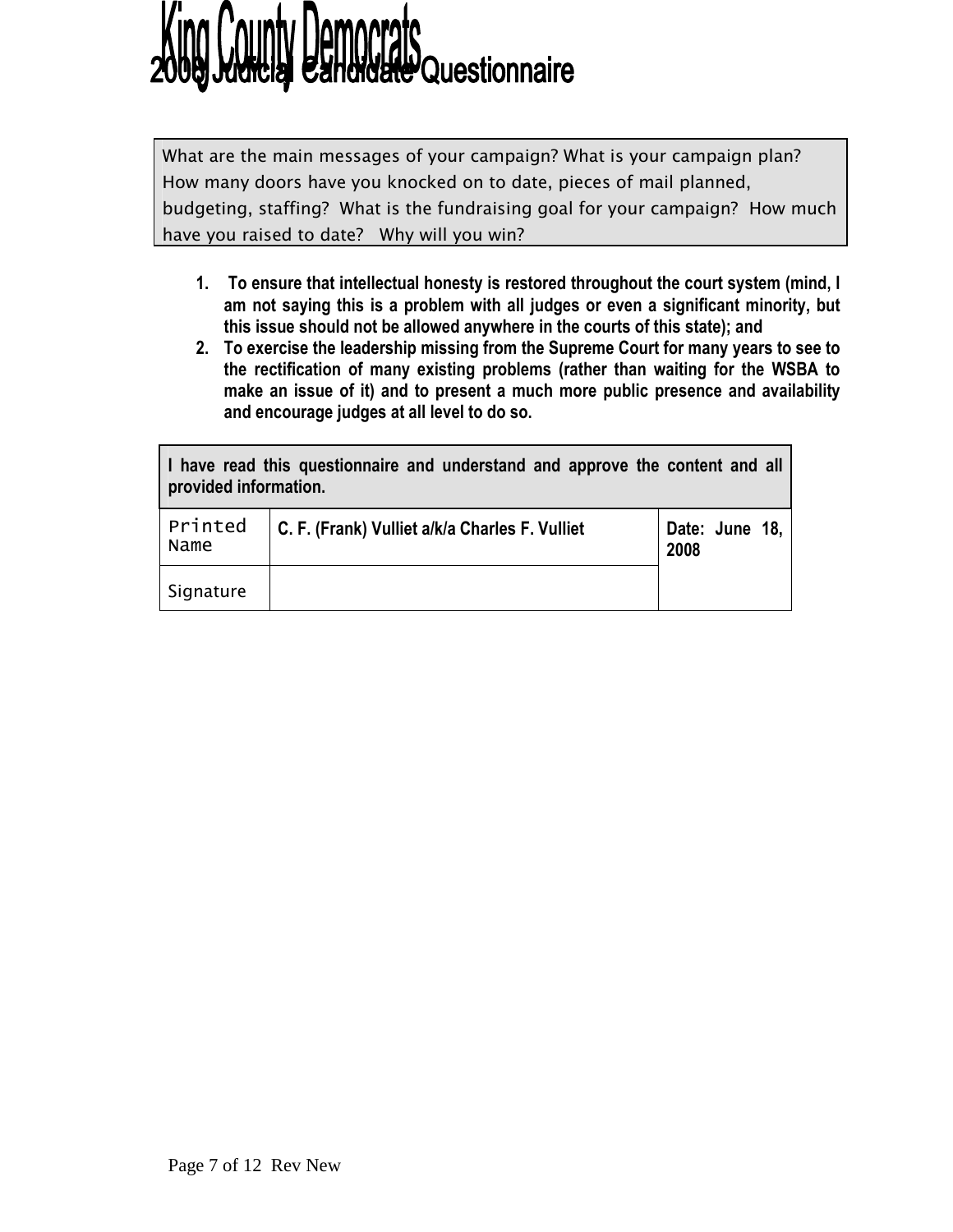

### **PROFESSIONAL RESUME**

### **CHARLES F. VULLIET**

| <b>Business Address:</b> | 200 Washington Mutual Building<br>7900 SE 28 <sup>th</sup> Street<br>Mercer Island, WA 98040<br>(206) 789-0881                                 |
|--------------------------|------------------------------------------------------------------------------------------------------------------------------------------------|
|                          | Post Office Box 4667<br>Sunriver, Oregon 97707<br>(541) 593-8684<br>(541) 598-7928 (FAX)                                                       |
| Undergraduate Education: | University of Washington, Bachelor of Arts (Modern<br>European History), August 1964                                                           |
|                          | University of Washington Extension, Certificate in<br>Construction Management, June 1999; Certificate in<br>Commercial Real Estate; June 2000. |
| <b>Legal Education:</b>  | University of California, Hastings College of the Law,<br>Juris Doctor; June 1971 (37/357)                                                     |
|                          | Newhouse Scholarship (academic recognition)                                                                                                    |
|                          | Editorial Board, Hastings Law Journal, 1969-1971                                                                                               |
|                          | Comment, "Forum Non Conveniens in California", 21<br>Hastings L.J. 1245 (1970).                                                                |
| Court Adminsional        |                                                                                                                                                |

**Court Admissions:** 

| <b>State</b><br><b>Washington Supreme Court</b><br><b>Oregon Supreme Court</b>          | October 12, 1971<br>April 30, 1984  |
|-----------------------------------------------------------------------------------------|-------------------------------------|
| Federal<br><b>United States Supreme Court</b><br>United States Court of Appeals for the | November 9, 1981<br>August 29, 1973 |
| <b>Ninth Circuit</b><br>United States District Court, Western District<br>of Washington | October 26, 1971                    |
| United States District Court, Eastern District                                          | July 19, 1979                       |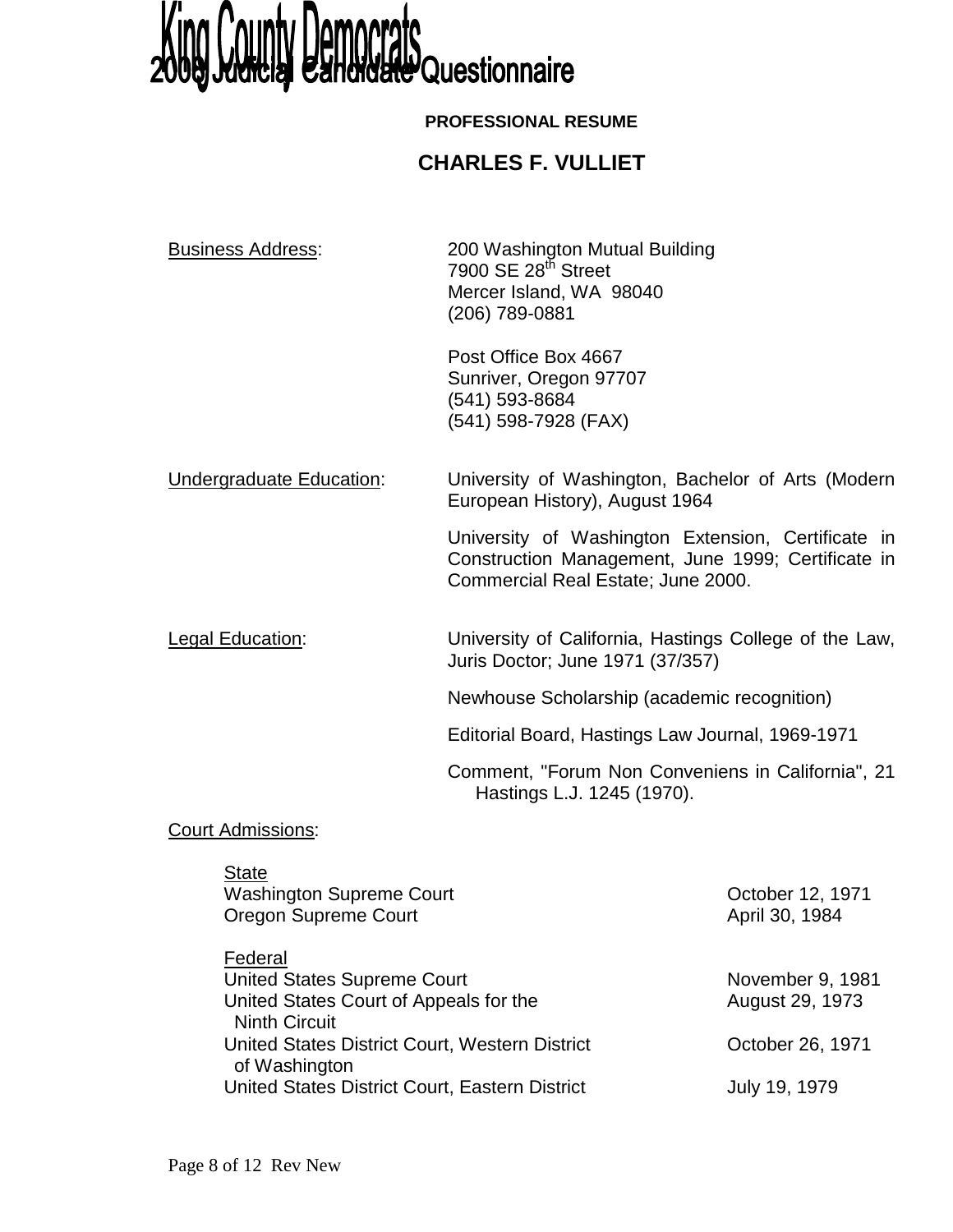# **Charle Questionnaire**

 of Washington United States District Court, District of Oregon December 17, 1984 Certified as Article 27(b)-trial/defense counsel, Certified as Article 27(b)-trial/defense counsel, 1979 Judge Advocate General of the Navy

Professional Practice and Experience:

Founded C.F. Vulliet & Associates June 1, 1993 to specialize in trial and appellate advocacy in commercial, casualty and property cases. Reduced and relocated practice to Mercer Island as The Vulliet Law Office in September 1998 with emphasis on real estate, development, and construction matters.

Stoel Rives Boley Jones & Grey (formerly Jones Grey & Bayley). Law Clerk, summer, 1970; Associate, June 1971 to December 1976; Partner or Principal/Shareholder from January 1977 through May 1993.

Practice devoted to civil litigation representing both individuals and business concerns ranging from small proprietorships to publicly held corporations or their subsidiaries. Historically one-third of my practice involved business or commercial transactions and disputes, one third related to casualty, tort and products liability claims, and the remainder relates to property interests. Specific subjects cover a broad range: contracts, sales, Uniform Commercial Code, maritime matters, insurance coverage, real property and equitable interests, real estate financing and security, fiduciary and estate litigation, marital and business dissolution and valuations, injunctions, construction contracts, and professional negligence, business torts, and fraud claims. Casualty, personal injury and products liability representation was on behalf of both plaintiffs and defendants.

Maritime matters include vessel casualties and seaworthiness, tower's liability, insurance coverage under various insurance forms, vessel liens, charter party issues, LHWCA issues, salvage, seaman's claims, and materialmens' liability for alleged vessel deficiencies.

### Professional Memberships and Activities

American, Washington State, Oregon, and King County Bar Associations; Maritime Law Association of the United States (Proctor), Washington State Trial Lawyers.

ABA Litigation Section; Commercial and Financial Transactions (Vice Chair, 1981-1987), Federal Procedure, Trial Evidence and Pre-Trial and Discovery Committees. Chaired or participated in numerous subcommittees and planning and preparation of professional subjects for ABA annual meetings and Litigation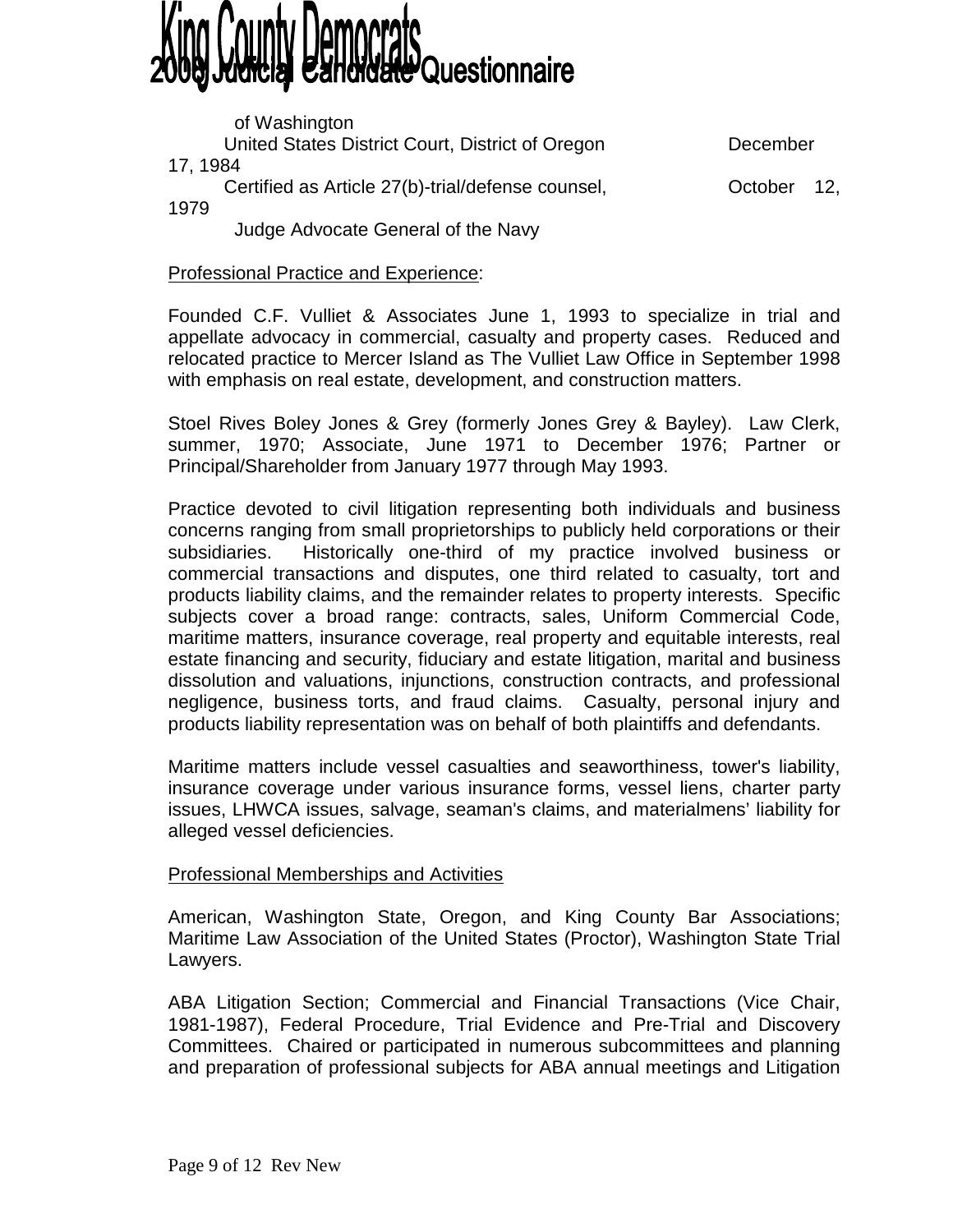

Section meetings. Coordination Committee, 1986 Litigation Section meeting, Seattle.

Washington State Bar Association Court Rules Committee (1988-1991). Initiator and drafter of Washington Evidence Rule 904 (adopted 1992) to expedite the economic proof of non-disputed and formal matters. Court Improvement Committee, Legal Services to the Armed Services Committee (Chair). Committee on Professionalism (1999-2002). Committee of Law Examiners (1999). Former chair, Washington State Bar Committee on Legal Services to the Armed Forces.

Oregon State Bar, House of Delegates (1997-1998).

Maritime Law Association of the United States (Uniformity of U.S. Law Committee). Written and oral presentations on problems of local legislation, pilot negligence and vessel/owner liability.

King County Bar Association; Management, Operations and Planning Committee (1985-87); Court Congestion Committee, (1982-5), initiator and drafter of revised local rules adopted by the court; Annual Judiciary Dinner Task Force (1986-88). Subcommittees involved early disposition through settlement, reorganization of the Clerk's office, court referral to referees, and pretrial orders and settlement procedures; Lawyer Referral Committee (1975-79; Chair 1978-9); Vice Chair, Bar Administration Committee; Public Affairs and Public Information Committee, Delivery of Legal Services and Specialization Subcommittees; Young Lawyers section committee on court reform.

### Professional Presentations:

| August 1981       | Program Chair, "Litigation of Breach of Warranty Cases<br>under the Uniform Commercial Code," Washington, D.C.                                                      |
|-------------------|---------------------------------------------------------------------------------------------------------------------------------------------------------------------|
| <b>July, 1985</b> | Program Chair, "Officer and Director Liability to the<br>Corporation for Negligence under the Business Judgment<br>Rule."                                           |
|                   | Speaker, "Controlling the Derivative Shareholder Action<br>through Direct Corporate Action against Officers and<br>Directors." ABA Annual Meeting, Washington, D.C. |
| September 1985    | Speaker, "Prosecuting the Cost-effective Contract Case in<br>Mandatory Arbitration," Washington State Trial Lawyers<br>Association, Seattle and Spokane.            |
| October 1986      | Program participant, "Jury Selection: Social Scientists, Trial<br>Lawyers and Trial Judges," ABA Litigation Section Meeting,<br>Seattle.                            |
| December, 1996    | <b>WSTLA Case Evaluation Clinic</b>                                                                                                                                 |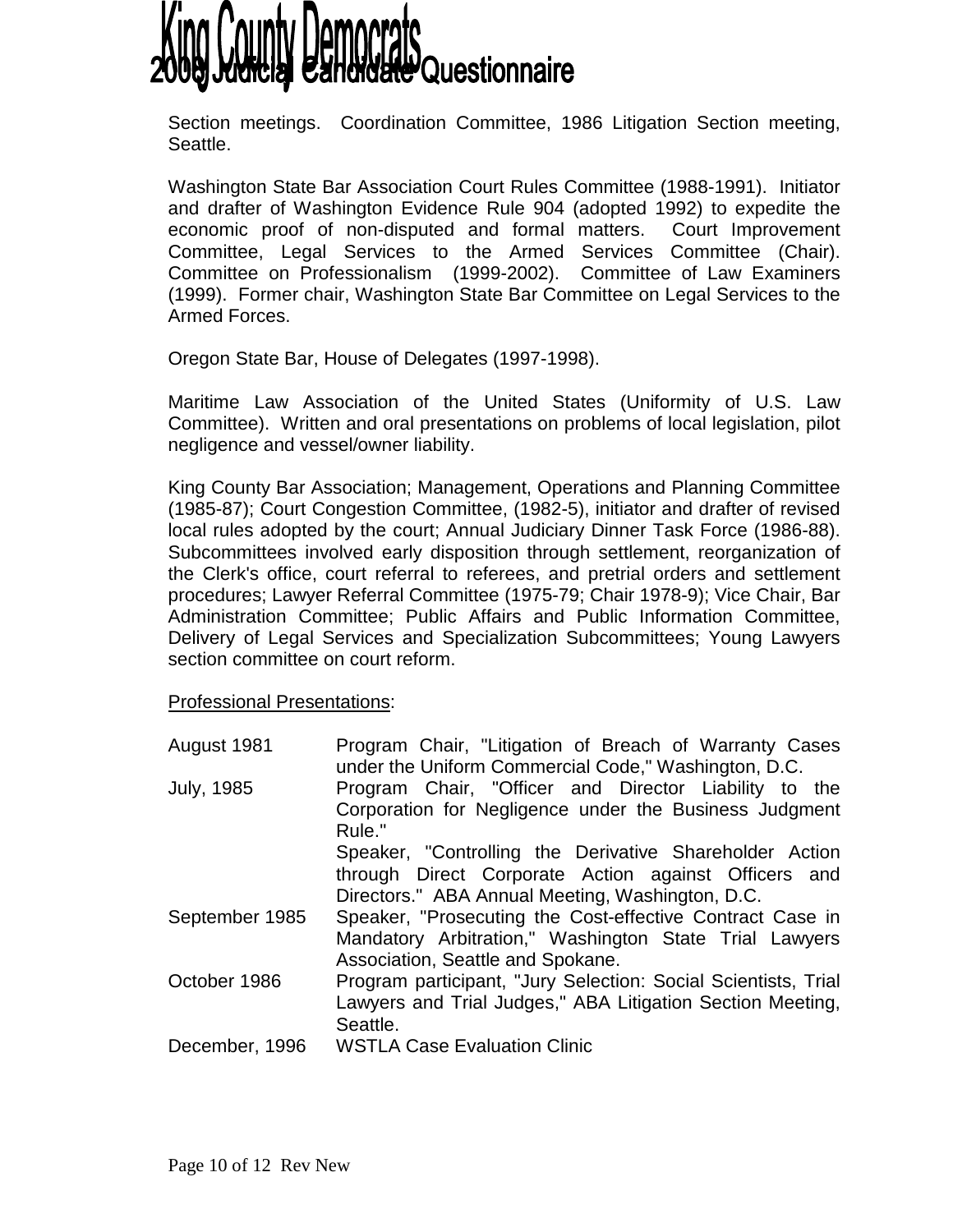## **Charle Questionnaire**

### Judicial Experience:

Judge Pro Tempore, Snohomish County Superior Court; Member, King County Mandatory Arbitration and Federal Court Mediation Panels; Early Disposition Panel, King County Superior Court; Military Magistrate and Review Officer, U.S. Naval Reserve, also member of numerous special courts martial when on active duty.

### **Other Employment:**

United States Naval Reserve; commissioned September 1965. Active Duty: USS PYRO (AE-24), various division officer billets and Operations Officer; Assistant Military Personnel Officer, 13th Naval District; Reserve experience includes Naval Control of Shipping Organization; Operations Officer, USS EVANS (DE-1023); Weapons Officer, USS THEODORE E. CHANDLER (DD-717); Qualified Officer of the Deck and Command Duty Officer; Appointed to the Judge Advocate General's Corps of the Navy, 1975. Former Commanding Officer, Voluntary Training Unit 2208 (Law), Seattle.

Insurance Department, Crowley Maritime (1969) Manager, Sporthaus Mahr (1964-5).

Village Bike & Ski (part-time employment from 2004-present, primarily during ski season)

Civic/Community Activities and Interests:

 Boy Scouts of America (Troop Committee Chair) Virginia V Foundation (Pro bono representation) Intiman Theatre Board of Trustees (1989-1992) King County Bar Foundation (President's Council 1993 – 1998) Mercer Island Civil Service Commission (1994 - 1995) Second Chance Board of Trustees (1996 - 1998) Senate candidate, Washington State Legislature (1996) The Harbor Club (Board of Governors, 1995-1998). Truman Club of Deschutes County (Board Member, 2007- ) Bend Ski Club (Board Member, 2006-current)

 Mt. Bachelor Ski Education Foundation (Masters race program, 2007 current)

 United States Ski Association (licensed Masters racer; Level I alpine race official)

Business Interests:

Founded the St. Cerque Company, LLC in 1998 to provide real estate development/project management services "from Concept to Completion".

Other Education and Training: Computer software applications in Microsoft Word,